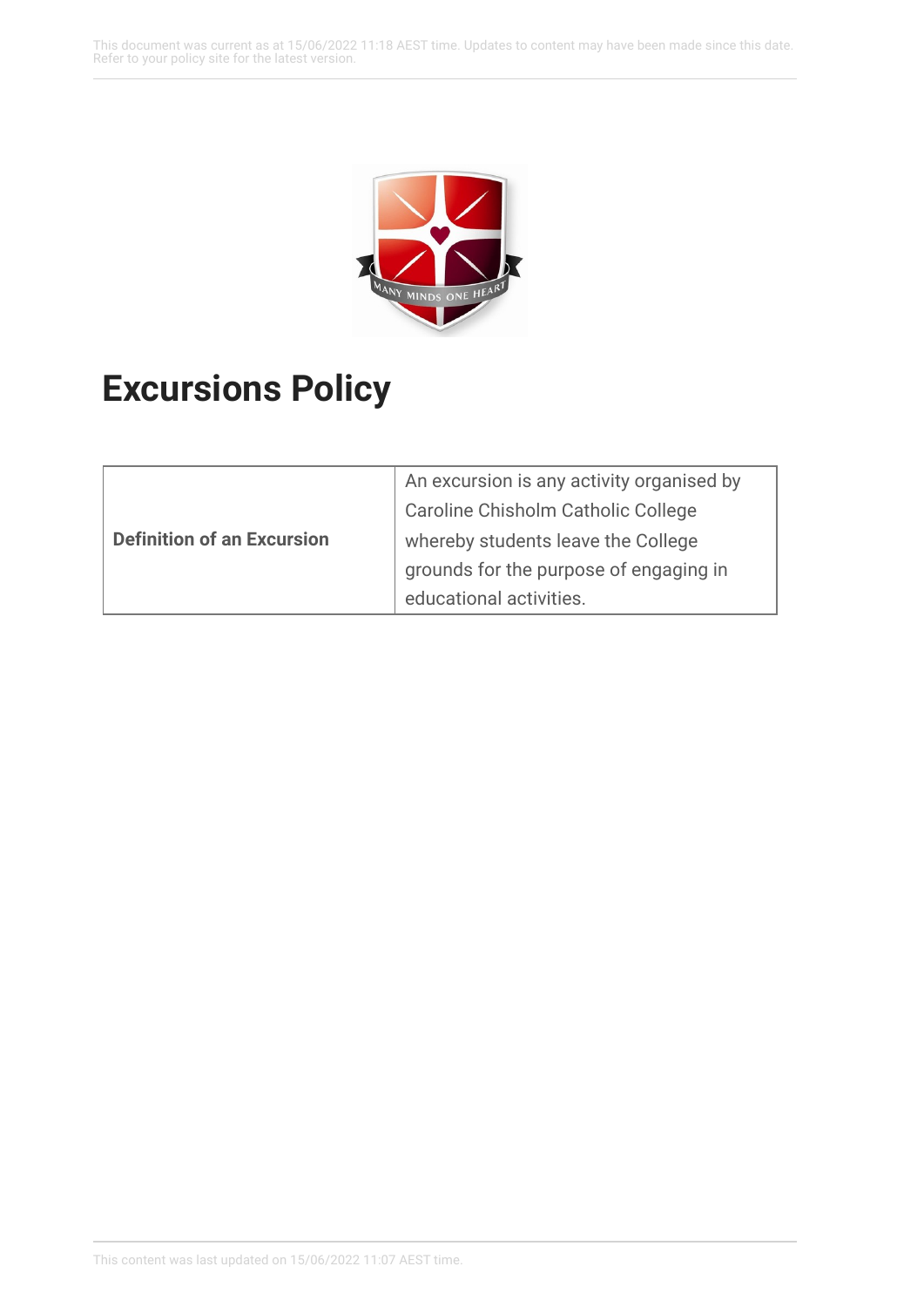| <b>Purpose</b>                       | A teacher has a duty of care to take<br>reasonable steps to protect students from<br>any injury that the teacher may have<br>reasonably foreseen.                                                                                                                                                                             |
|--------------------------------------|-------------------------------------------------------------------------------------------------------------------------------------------------------------------------------------------------------------------------------------------------------------------------------------------------------------------------------|
|                                      | Because excursions are conducted off<br>College premises, away from the usual<br>protections of the College environment,<br>they have the potential to present unique<br>risks for Caroline Chisholm Catholic<br>College, our students, our teachers and<br>others involved.                                                  |
|                                      | The purpose of this Policy is to manage the<br>risks associated with College excursions<br>and to make excursions as safe as<br>possible. All Occupational Health and<br>Safety Program and Student Duty of Care<br>policies and procedures continue to apply<br>on excursions unless it is impractical for<br>them to do so. |
| <b>Different Types of Excursions</b> | During the course of the school year, the<br>College conducts or students attend, a<br>number of different types of excursions<br>including:                                                                                                                                                                                  |
|                                      | <b>Regular Off-Campus Activities</b>                                                                                                                                                                                                                                                                                          |
|                                      | <b>Single Day Excursions</b><br>٠                                                                                                                                                                                                                                                                                             |
|                                      | <b>Overnight Excursions</b>                                                                                                                                                                                                                                                                                                   |
|                                      | <b>Recreation and Outdoor Activities</b>                                                                                                                                                                                                                                                                                      |
|                                      | <b>International Excursions</b>                                                                                                                                                                                                                                                                                               |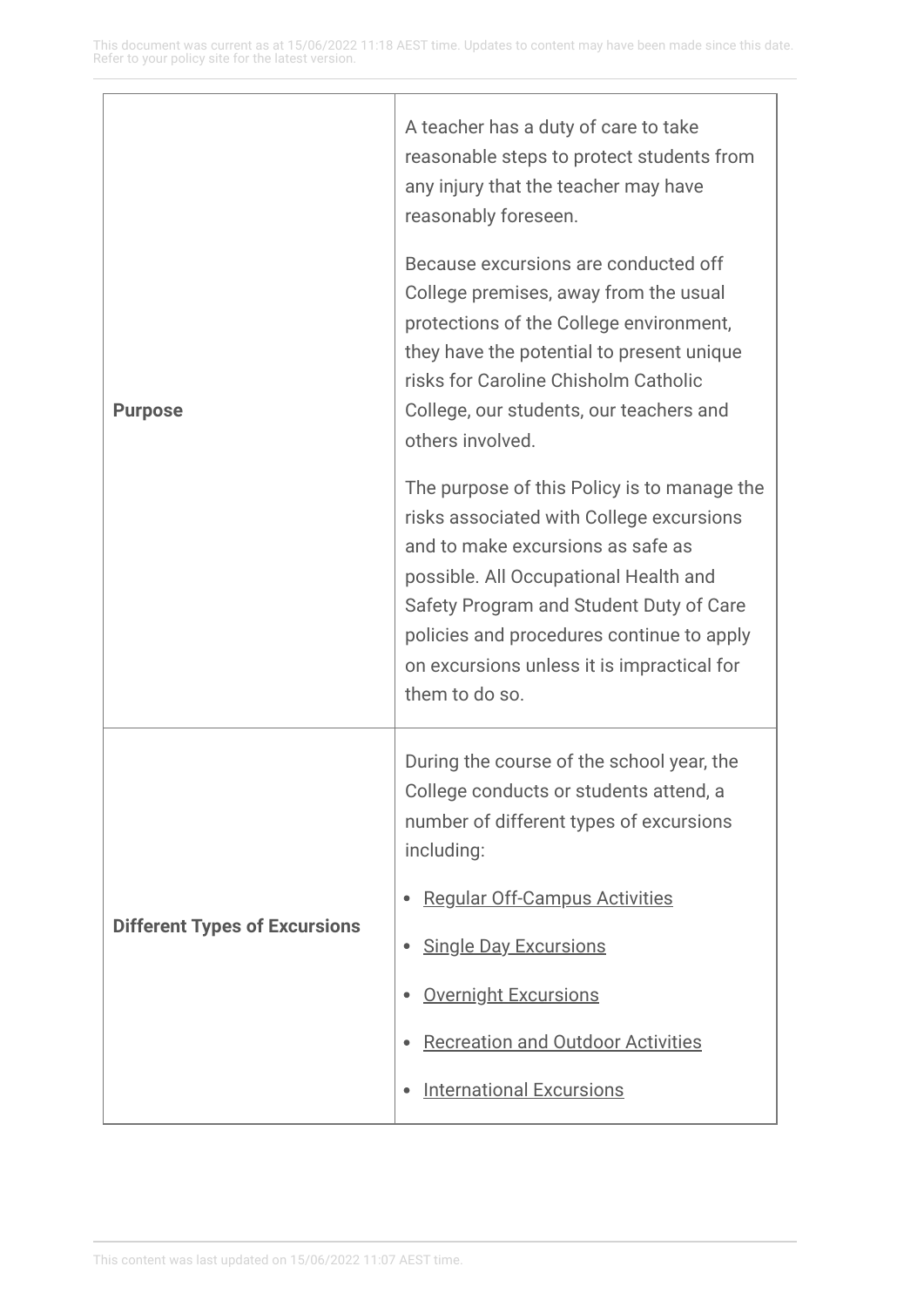| <b>General Principles to be</b><br><b>Followed</b> | When planning an excursion, the following<br>general principles should be followed:                                             |
|----------------------------------------------------|---------------------------------------------------------------------------------------------------------------------------------|
|                                                    | excursions should relate to the College's<br>educational program                                                                |
|                                                    | excursions must be age/stage<br>appropriate                                                                                     |
|                                                    | • excursions must provide valuable<br>outcomes for students                                                                     |
|                                                    | excursions are inclusive and all students<br>within a specific learning group are to be<br>given the opportunity to participate |
|                                                    | excursions should be planned to not<br>interfere with exams                                                                     |
|                                                    | excursions are to be costed in the most<br>cost beneficial way possible                                                         |
| <b>Proposing an Excursion</b>                      | A teacher who wishes to put forward a                                                                                           |
|                                                    | proposal for an excursion may do so by<br>completing the application via Compass                                                |
|                                                    | and submitting it to Relevant Deputy<br>Principal.                                                                              |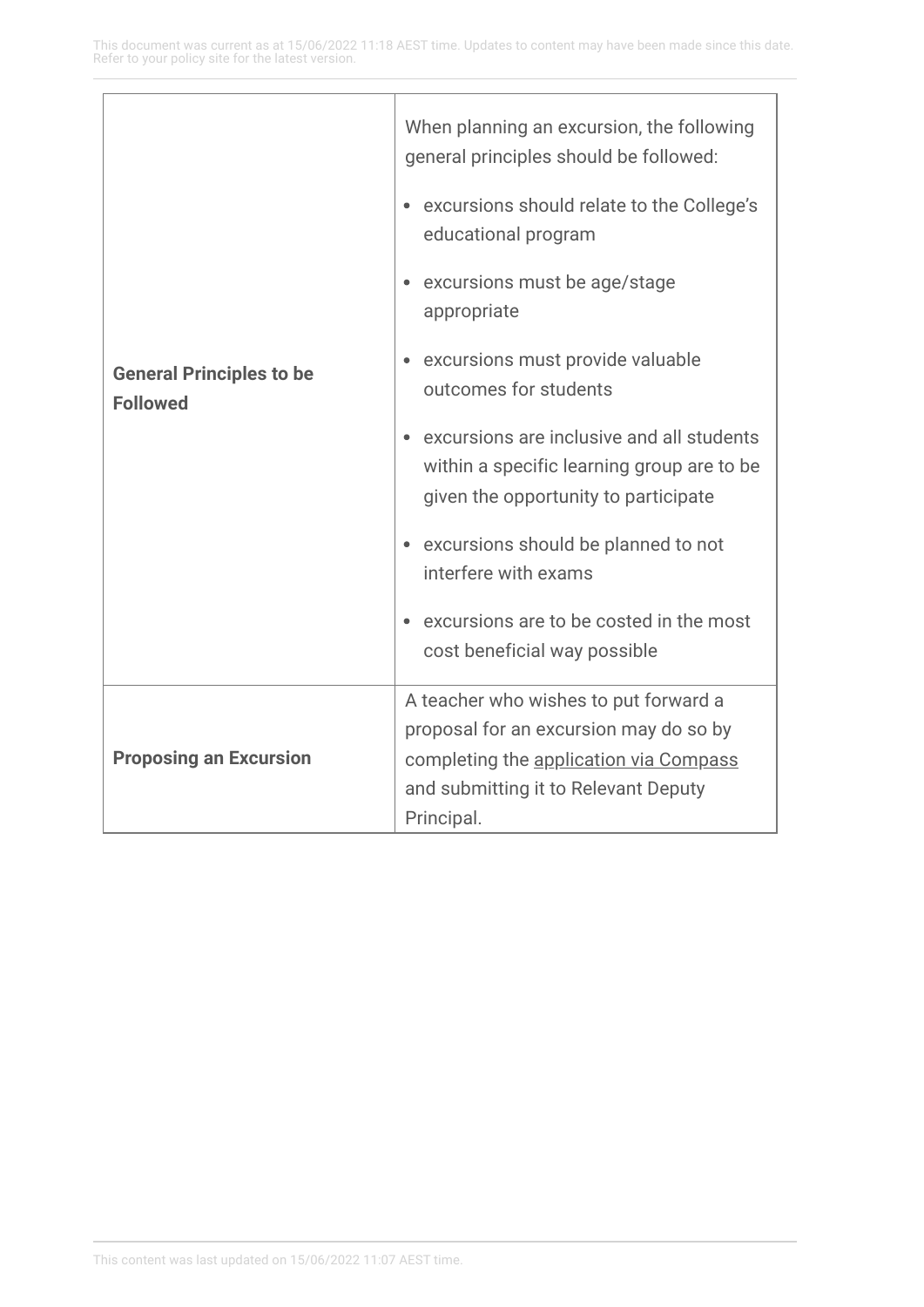| <b>Insert Excursion Management</b><br><b>Plan Template</b> | In the event the proposed excursion<br>receives preliminary approval, a teacher will<br>need to prepare the Insert Excursion<br>Management Plan Template which will then<br>need to be submitted to the Principal for<br>final approval.                                                                                 |
|------------------------------------------------------------|--------------------------------------------------------------------------------------------------------------------------------------------------------------------------------------------------------------------------------------------------------------------------------------------------------------------------|
|                                                            | The Insert Excursion Management Plan<br>Template is a written document which is<br>used to identify risks posed by an<br>excursion, and to assess those risks having<br>regard to mitigation strategies that have<br>been developed.                                                                                     |
|                                                            | Where similar excursions have been<br>conducted in the past previous Insert<br><b>Excursion Management Plan Templates</b><br>should be reviewed and if suitable, used as<br>a starting point for planning the new<br>excursion.<br><b>Copies of previous Insert Excursion</b><br>Management Plan Templates are available |
|                                                            | from Insert Storage Location of Excursion<br><b>Management Plans.</b>                                                                                                                                                                                                                                                    |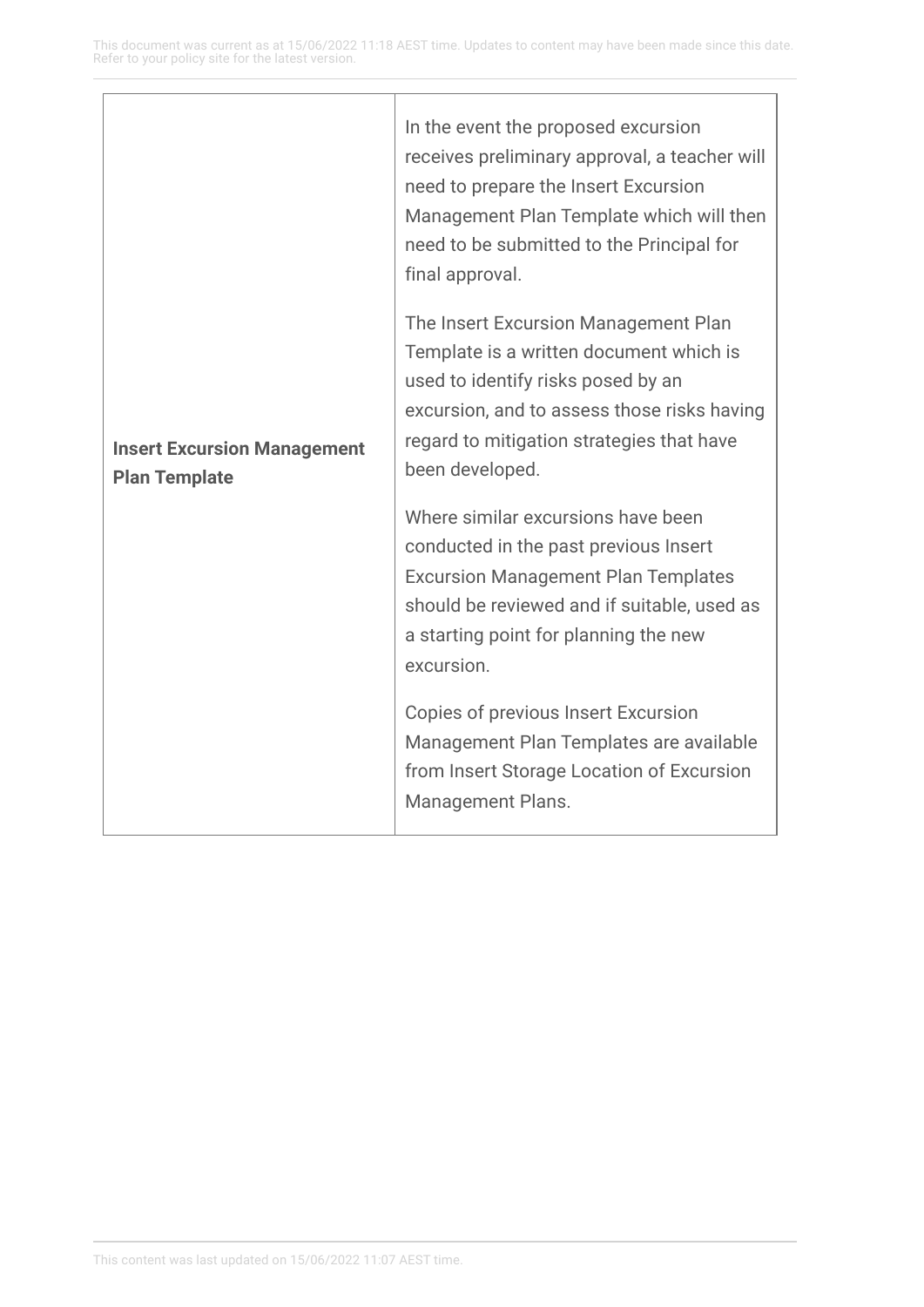|                                                                     | Final approval for an excursion may only be<br>given by the Principal upon satisfaction<br>that the risks posed by the excursion have<br>been appropriately identified and<br>appropriate risk mitigation strategies have<br>been developed which will be implemented<br>effectively. |
|---------------------------------------------------------------------|---------------------------------------------------------------------------------------------------------------------------------------------------------------------------------------------------------------------------------------------------------------------------------------|
| <b>Final Approval for Excursions</b>                                | Approval is given by the Principal or their<br>delegate signing and dating a copy of the<br><b>Insert Excursion Management Plan</b><br>Template.                                                                                                                                      |
|                                                                     | The Principal or their delegate will notify<br>the Teacher in Charge once the excursion<br>has been approved, or alternatively will<br>provide reasons if approval has not been<br>granted.                                                                                           |
| <b>Standard Risk Management</b><br><b>Procedures for Excursions</b> | Whilst the length, nature and activities                                                                                                                                                                                                                                              |
|                                                                     | involved in every excursion will be different<br>there are several standard procedures that<br>the College employs in order to minimise<br>the risk of harm to students, staff and<br>others.                                                                                         |
|                                                                     | These strategies are addressed in the<br><b>Insert Excursion Management Plan</b><br>Template. They include ensuring:                                                                                                                                                                  |
|                                                                     | <b>Consultation</b>                                                                                                                                                                                                                                                                   |
|                                                                     | all key stakeholders including students,<br>$\bullet$<br>staff, parents, and where appropriate<br>external providers, are consulted as to<br>the nature of the excursion, and any<br>potential hazards which may be<br>associated with the excursion                                  |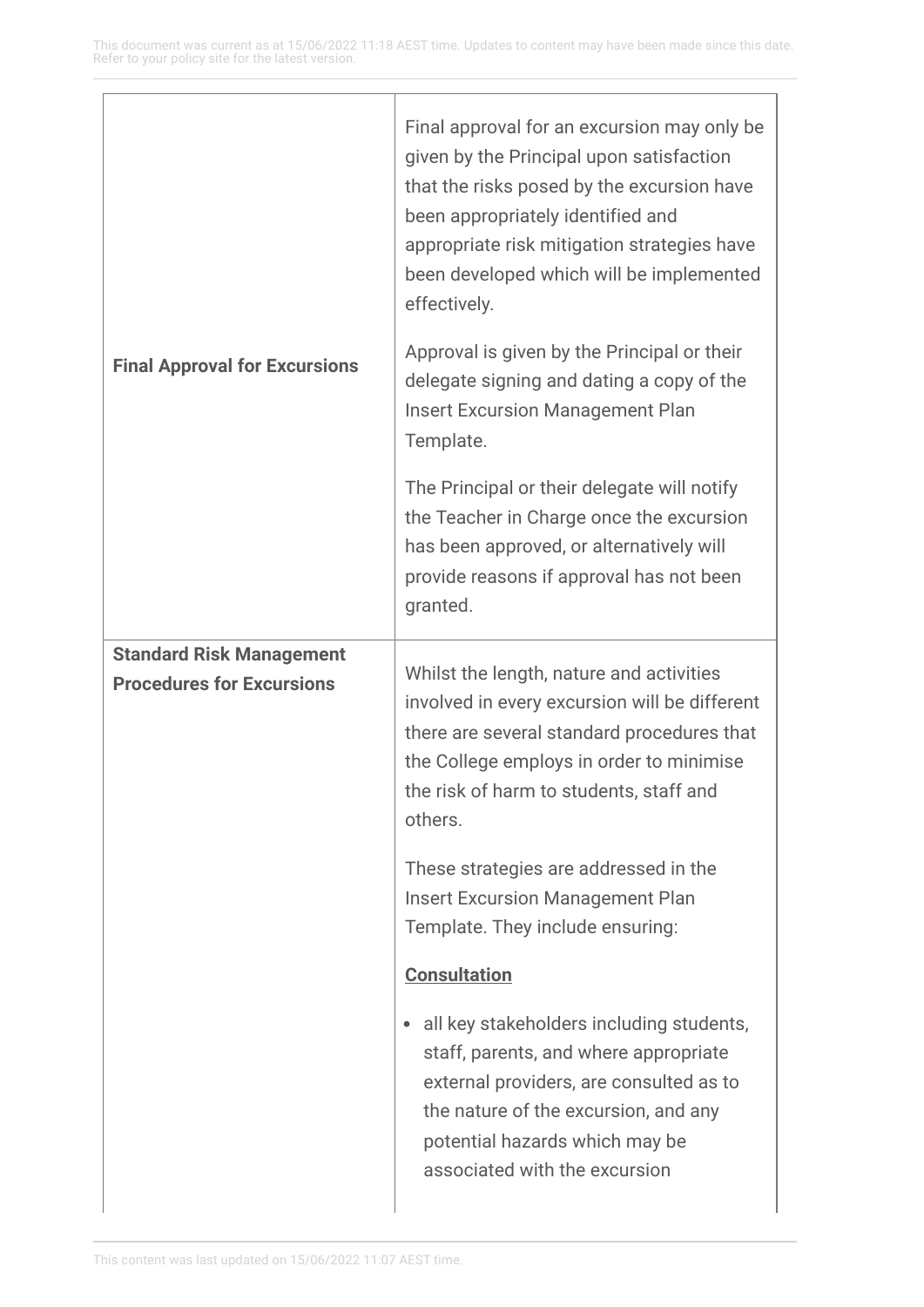# **Informed Consent**

- details of the excursion have been provided to each student and their parents/carers
- all students attending the excursion have received written permission from their parents/carers to attend

### **Clothing and Equipment**

all students attending the excursion have been provided with details of excursion requirements such as suitable clothing and equipment

### **Venue Selection**

- the appropriate nature and location of the selected venue/s
- consideration of the risk of bushfire in the location of the selected venue/s

### **Transport Arrangements**

- appropriate transportation arrangements
- appropriate drop off and pick up arrangements

#### **Known Medical Issues**

- all parents are requested, prior to the excursion, to provide up-to-date details of any medical conditions which, if not known to supervising staff, may present a heightened risk to their child
- where a child is considered at higher risk, because of an existing medical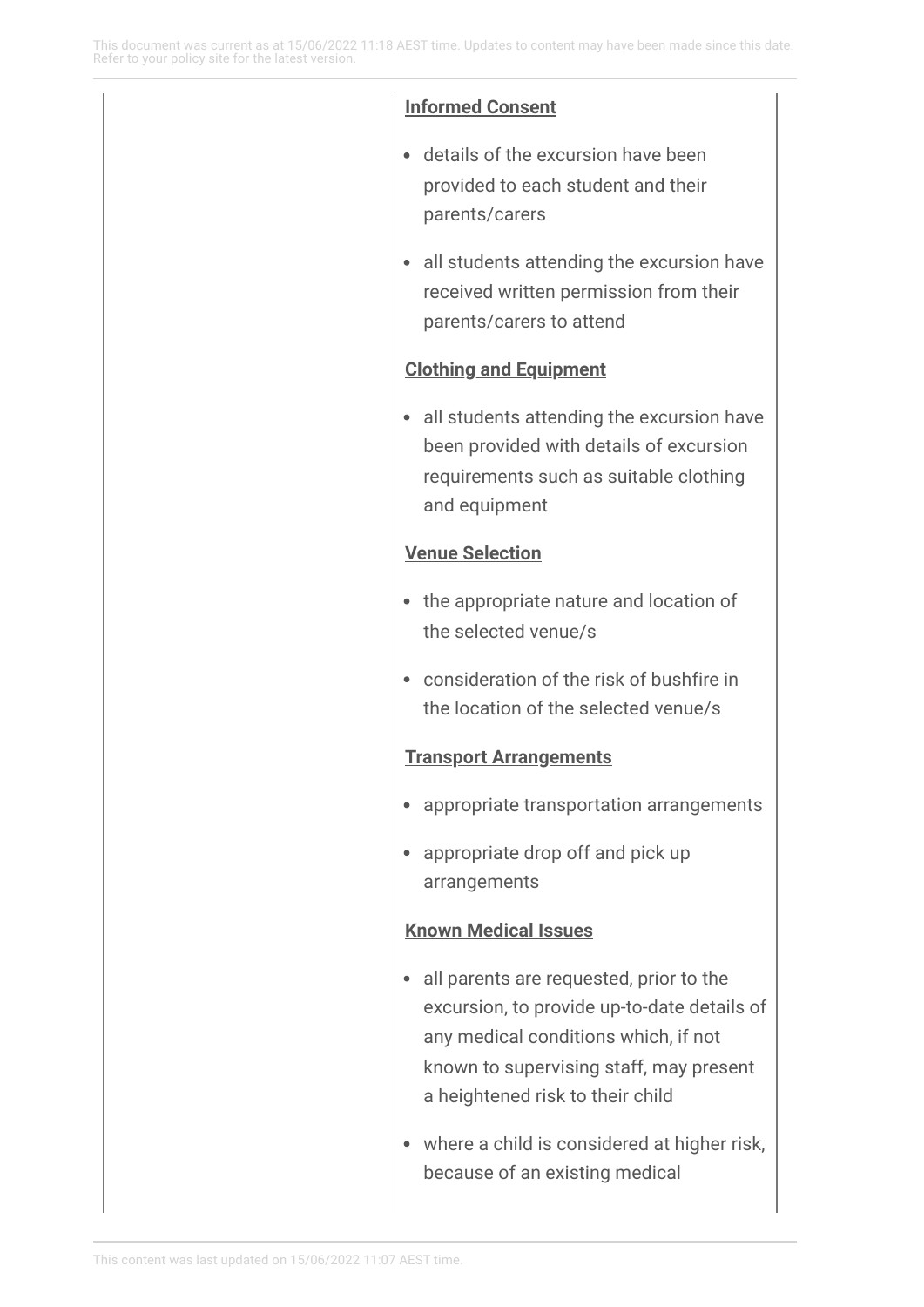condition, appropriate mitigation strategies are implemented

# **Student's Capacity**

- that any required skills have been identified and the planned activities are appropriate for the student's capacity
- where a student is identified as not having the necessary capacity, appropriate risk management strategies are implemented for that child

### **Supervision**

- the availability of supervisors with appropriate competencies, skills and experience (including first aid)
- an appropriate supervisor-student ratio having regard to the nature and length of the excursion
- consideration of the supervision requirements for activities undertaken on excursions, having regard to:
	- the nature and risks of the activity, such as swimming and other waterbased activities
	- the risks presented by the activity venue and its location, such as bushfires and other environmental hazards
- appropriate care is taken in selecting non-teaching staff to perform a supervisory role during the excursion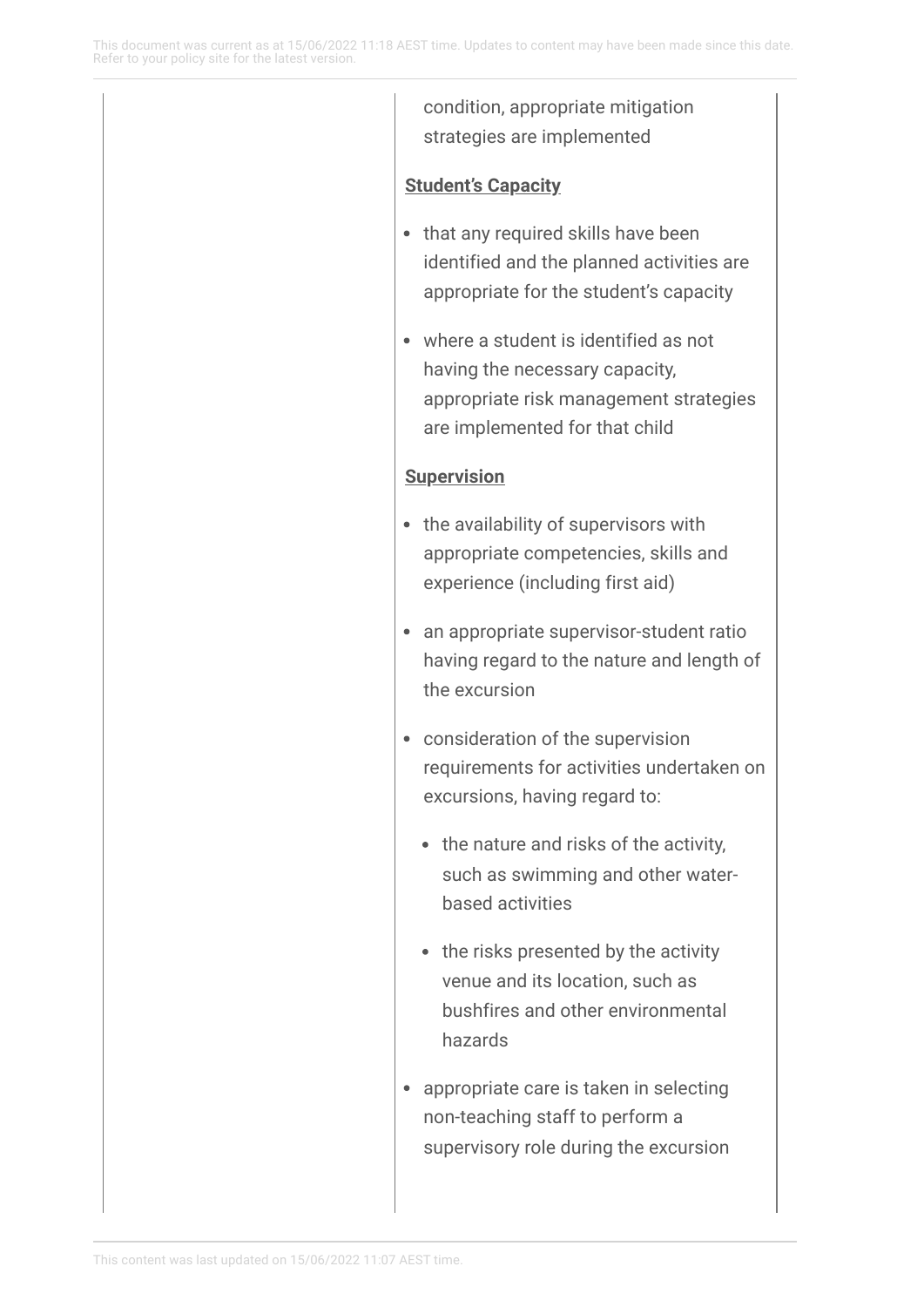| (including the conduct of Working with<br>Children Checks)                                                                                                                                                |
|-----------------------------------------------------------------------------------------------------------------------------------------------------------------------------------------------------------|
| all supervisors are briefed on the Insert<br><b>Excursion Management Plan Template</b>                                                                                                                    |
| <b>External Providers</b>                                                                                                                                                                                 |
| · due diligence has been conducted on all<br>external providers involved in the<br>excursion to ensure their competency,<br>their compliance with workplace safety<br>laws and other relevant legislation |
| <b>Critical Incident (Emergency Situations)</b>                                                                                                                                                           |
| <b>Response</b>                                                                                                                                                                                           |
| appropriate emergency response<br>procedures are in place                                                                                                                                                 |
| <b>Communication Strategies</b>                                                                                                                                                                           |
| appropriate communication strategies<br>are in place                                                                                                                                                      |
| <b>Insurance</b>                                                                                                                                                                                          |
| appropriate insurance coverage is in<br>place                                                                                                                                                             |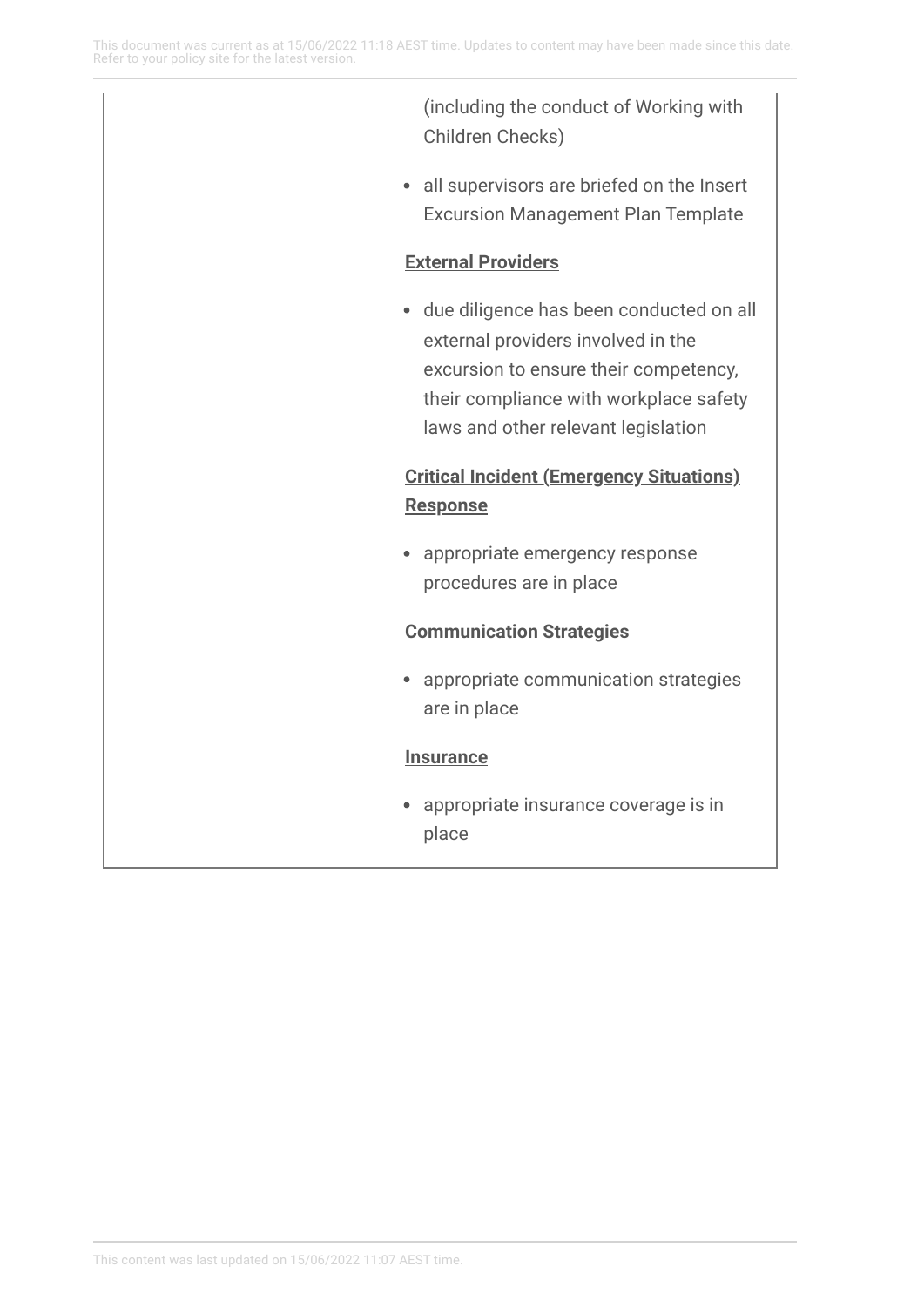| <b>Additional Risk Assessments</b> | Because the risks associated with each<br>type of excursion vary, in addition to this<br>Policy which outlines general procedures,<br>Caroline Chisholm Catholic College may<br>develop specific procedures and risk<br>assessments for particular types of<br>excursions and particular types of<br>activities. |
|------------------------------------|------------------------------------------------------------------------------------------------------------------------------------------------------------------------------------------------------------------------------------------------------------------------------------------------------------------|
|                                    | These will be listed in the Excursion<br>Documentation section in this Policy.                                                                                                                                                                                                                                   |
|                                    | Where the need for additional risk<br>assessments have been identified these<br>must be included in the Insert Excursion<br>Management Plan Template.                                                                                                                                                            |
| <b>Incident Notification</b>       | If during the course of an excursion an<br>incident occurs (e.g. a lost child), whether<br>or not the incident results in injury to a<br>student, the incident must be immediately<br>reported to the Principal or their delegate.                                                                               |
| <b>Excursion Debriefing</b>        | At the conclusion of every excursion<br>(including at the conclusion of Regular Off<br>Campus Activities), the Teacher in Charge<br>is required to complete the Excursion<br>Debriefing Form which is contained in the<br>Excursion Management Plan, and provide a<br>copy to Insert Position Title.             |
|                                    | Staff debriefings following excursions<br>provide an excellent opportunity to identify<br>successful practice, areas of risk not<br>previously considered, as well as areas for<br>improvement.                                                                                                                  |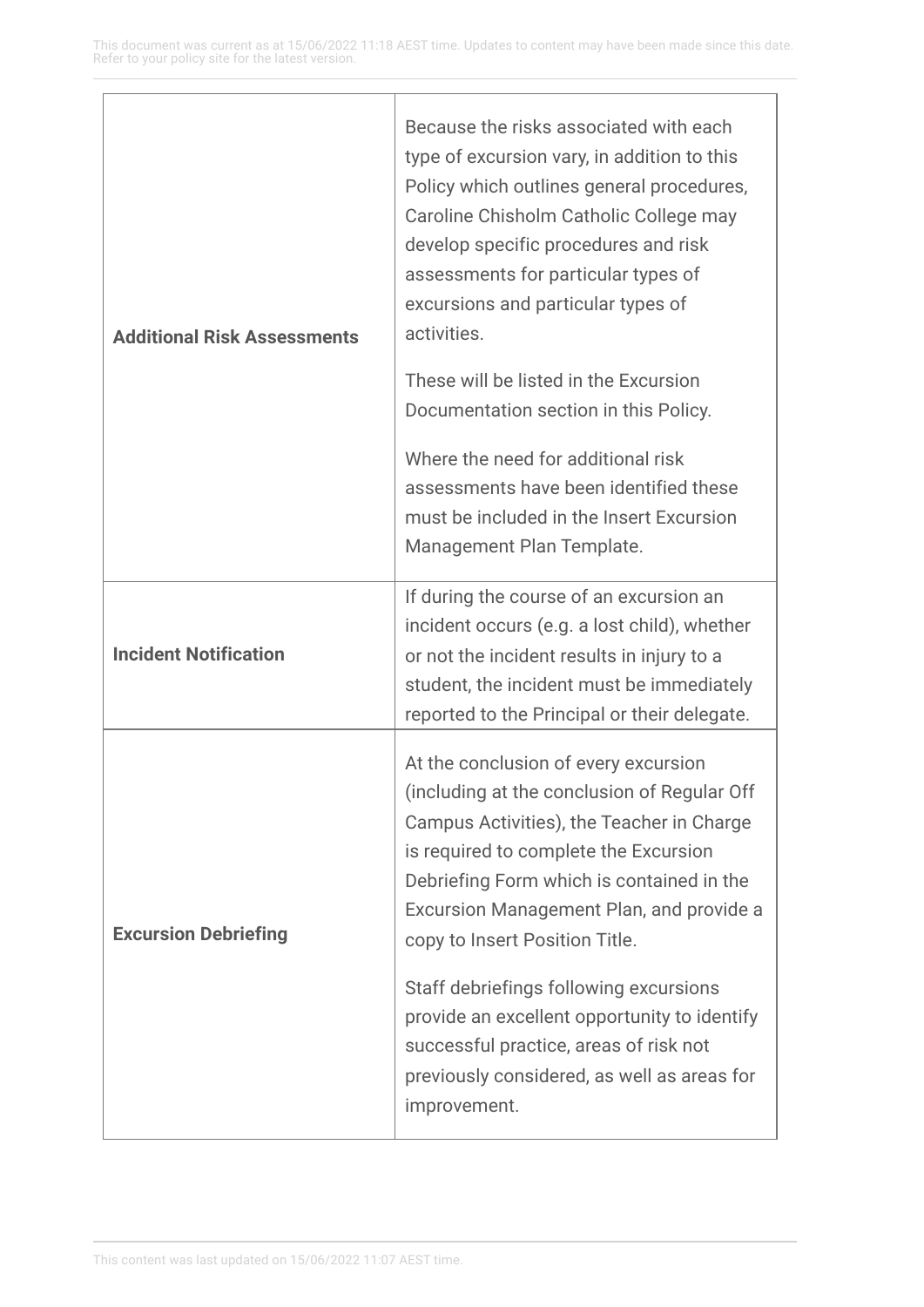| <b>Excursion Documentation</b> | The College uses the following Excursion<br><b>Planning and Management Templates:</b> |
|--------------------------------|---------------------------------------------------------------------------------------|
|                                | <b>Insert Related School Excursion</b><br>Documents                                   |